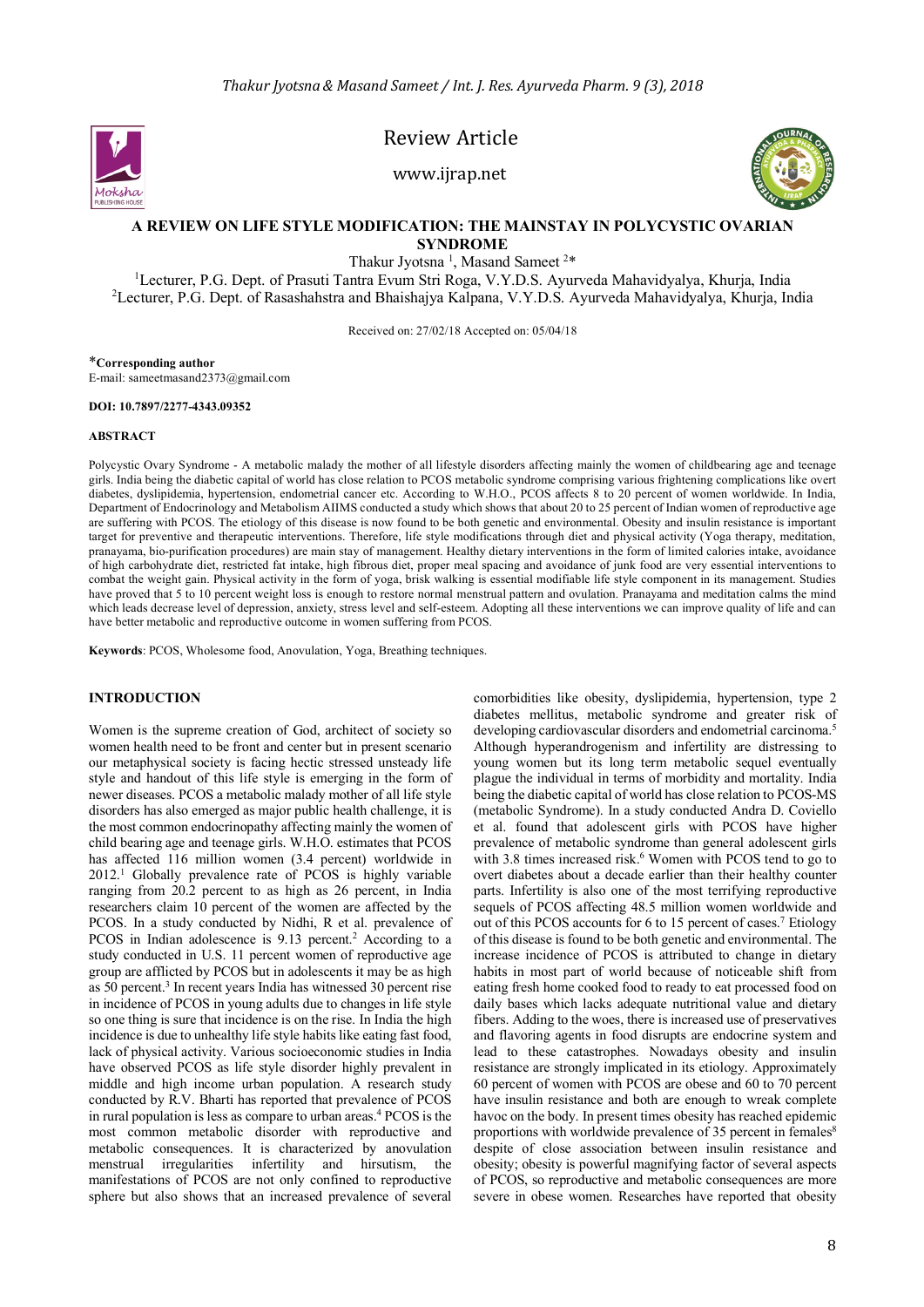have negative impact on dynamics of ovulatory hormones, quality of oocyte and thickness of endometrium therefore reduces fertility. <sup>9</sup> Some studies have concluded that increase in weight leads to decrease in probability of conception per cycle. <sup>10</sup> Obese women are three times more likely to suffer infertility than women with normal BMI<sup>11</sup> so weight reduction is main stay of management in PCOS by adopting some non-pharmacological life style modifying interventions including diet and physical activity in contemporary science although there are lots of treatment modalities but associated with substantial cost and pauses great financial burden. So researchers are pawing way in Indian traditional system of medicine because Ayurveda mainly emphasis on holistic and scientific approach based upon Dietary regime (Aahar) and Life style (Vihar) more than Medicines (Aushadha). In 2008, European society of Human Reproduction and Embryology (ESHRE) and American Society for Reproduction Medicine (ASRM) published a consensus suggesting lifestyle changes as first line of treatment for women with PCOS. <sup>12</sup> Since, then the benefits of lifestyle changes resulting from PCOS therapy have been well documented considering the pivotal role of weight reduction in management of PCOS, researcher have reported that even a small weight reduction and decrease in total body fat percentage by 5 to 10 percent improves hormonal profile and is sufficient to restore ovulation in anovulatory obese women. <sup>13</sup> Therefore, a much need of formulating certain life style guidelines for public education and awareness on PCOS is required for general health of women in the country. Here an effort has been made to establish a holistic approach for management of PCOS.

## **LIFE STYLE MODIFICATIONS**

It consists of multifaceted approach of dietary, exercise and behavioral therapies which aim to educate an individual to achieve optimum reproductive ovulatory outcome.

## **DIETRY REGIME**

"A judicious choice of food can counteract toxic substances". Diet plays a vital role in maintenance of good health, prevention and cure of diseases. In Ayurveda food has been compared to vital force (Prana). <sup>14</sup> Acharya Charak has quoted wholesome food (Pathya) is one of the cause of growth and wellbeing of individual whereas unwholesome food (Apathya) is root of all diseases.<sup>15</sup> In Ayurveda text it is quoted that "If wholesome is followed medicine is not needed and if wholesome is not followed even medicines are not useful". <sup>16</sup> Strong focus should be lead on contribution of dietary regime.

### **Dietary Recommendations**

### **Food to Include (Pathya Ahara)**

- Consume whole grains, low glycemic index food grains (Ruksha ana), low calorie high satiety food (Guru Aptarapan Ahar)17 mentioned in awned grains (Shookdhanya Varga) like Barley (Yavak), Barnyard Millet (Shyamak), Job's tear (Gavedhuk), Kodo millet (kodrav), *Triticum sativum* (Godhum). These awned grains contain less carbohydrate and more dietary fibers which help to maintain weight of individual. As per a study conducted by C.L. Harrison et al., more specialized low carbohydrate ketogenic diet has been reported to significantly reduce weight, LH/FSH ratio, testosterone, fasting insulin and insulin resistance. 18
- Consume protein rich diet mentioned in Ayurveda texts as legumes (Shimbi Dhayanak Varga) like Green gram (Mudag), Lentils (Mangalyak), Split pigeon peas (Adaki), Brown Chickpeas (Chanak), Horse gram (Kulath), Black

gram (Masha) having high protein content. Researches has also reported that patients having high protein diet showed considerable decrease in insulin resistance, improvement in menstrual cycle regularity, improved lipid profile and decrease in weight. 19

- Consume seeds like Sesame seeds (Tila), Flax seeds (Atsi), Sunflower seeds, Pumpkin seeds these are rich in mono unsaturated fatty acids, oleic acid and high-quality vitamins and minerals. These acts as antioxidant and lowers blood cholesterol level. Sesame seeds (Tila) having low glycemic index are potent antioxidant rich in vitamins, minerals like copper and manganese. <sup>20</sup> New researches establish the role of copper and manganese as health supplements in management of PCOS.
- Flax seeds are helpful in maintaining hormonal profile in PCOS by reducing androgen level in the body.<sup>21</sup>
- Acharya Susruta has quoted the use of Fish meat (Matasya Masa) in hypomenorrhea (Artava kshay)  $^{22}$  which is main symptom of PCOS. Fish is rich source of omega 3 fatty acids and according to study omega 3 fatty acids reduce serum concentration of testosterone, regulate menstrual cycle, improve insulin sensitivity and prevent CVS disorders by lowering blood cholesterol level.<sup>2</sup>
- Acharya Bhav Prakash has mentioned the use of citrus fruits (Amal Phala) and green leafy vegetables (Shaak) in hypomenorrhoea (Artava Kshya). <sup>24</sup> Citrus fruits has low glycemic index, rich in dietary fiber content, rich in vitamin C leading to slow consistent controlled rise of blood sugar and insulin level. Whole fruit should be consumed instead of simple juice to prevent spiky rise of insulin. A study has established that low glycemic index diet raises blood sugar level slowly and prevents insulin spikes. <sup>25</sup> Fruits like Pomegranate (Dadim), phalgu, Lemon (Matulung), Jackle jujube (Karkandu), Gooseberry (Amalak), Apple, Orange, Peaches, Plum, Raspberry, Strawberry, Cranberry, Blackberry, Kiwi, Pear, Watermelon and Papaya. Green leaves like *Cissampelos pariera* (Patha), Green Pea (Sateen), *Chenopodium album* (Vastuk), *Oxalis corniculata*  (Changeri), Garlic (Lahsun), Broclli, Carrot, Cauliflower, Cucumber, Green beans, Spinach, Tomato, Asparagus (Musli).
- Consume honey (Madhu) and aged alcoholic beverages mentioned in Ayurveda text like cereal based beverages (Sura), Vinegar (Sukta) which alleviates Vata Kapha considered to be the cause of PCOS.
- Use *Piper longum* (Pippali), Asafetida (Hingu), Himalayan Rock salt (Saindhav), Cumin seeds (Ajaji), *Trachyspermum ammi* (Yavani) as spices in food preparations as these substances have potency to correct the Ayurveda pathogenesis of PCOS i.e. Agney Vatakaphahar property, thus alleviates vata and kapha dosha thereby maintaining doshik equilibrium in the body.
- Consume Butter milk (Takra) having astringent (Kashay Rasa, Vata Kaphar) property so helps reducing body weight.
- Consumption of Triphala powder (Ayurveda formulation) with honey helps to maintain the body weight.
- Choose healthy cooking options such as baking, grilling, boiling and steaming instead of deep frying.
- Recent studies have demonstrated the role of new health supplement myoinositol in improving fertility by enhancing insulin sensitivity. <sup>26</sup> Its natural sources are citrus fruits, beans nuts, legumes, sprouts and grains like oats and bran.<sup>27</sup>

### **Foods to Avoid**

• Acharya Charak has advised to avoid Milk and Dairy products (Gorasa) <sup>28</sup> in over saturation diseases (Santarponath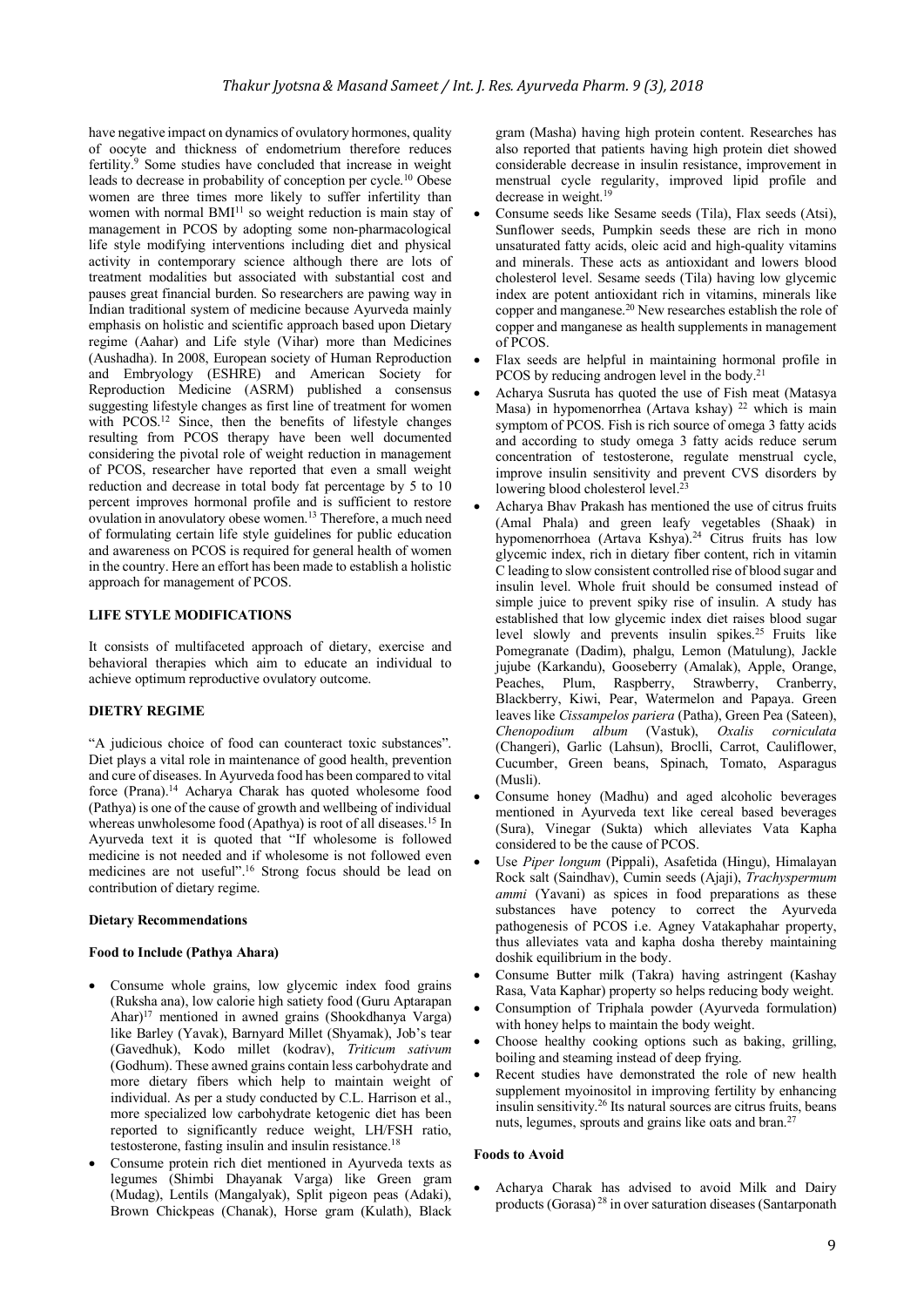Vyadi) as these increases androgen level e.g. various milk products (Kilat, takrapinda, kuchika, Moratta), Cheese, yogurt, butter.

- Avoid use of excessive unctuous, sweet heavy substances as these consist of unhealthy Transfats e.g. fried foods like unleavened deep-fried bread (Poori), Fritter (Pakoda).
- Avoid jaggery (Goundik)  $^{29}$  as these are sweets with high glycemic index leading to spiky rise of glucose.
- Avoid processed food like bread, pasta, white rice, muffins, cakes, cookies, candies etc.
- Avoid canned juices especially sugarcane juice.
- Avoid carbonated drinks, fried snacks/chips.
- Cut down caffeine intake.
- Avoid junk food because metabolism of junk processed food leads to disturbed carbohydrate metabolism leading to formation of Advanced Glycation End Products (AGE) which are cytotoxic and damage ovarian cell so altering their functional aspects.<sup>30</sup>

## **Modifications in Eating Pattern**

Along with description of wholesome and unwholesome food (Pathya Apathya Ahar) Ayurveda text has also given due consideration to eating pattern (Ahara Sevana Vidhi).

"What, When and How to eat" is an important aspect in controlling PCOS.

- Matrashisyat $31$ : One should eat in proper quantity.
- Jirneashniyat $3^1$ : Eat only after full digestion of previously taken meal
- Veeryavirudhaashniyat<sup>31</sup>: Eat non antagonistic food.
- Always eat easily digestible food in the evening.
- Eat at regular intervals: Taking high calorie heavy food in morning and low calorie small meals in evening helps in improving hormonal level, decreases insulin resistance and improves fertility outcome.<sup>32</sup>

## **YOGIC INTERVENTIONS**

Yoga is a psycho-somatic spiritual discipline for achieving union and harmony between our mind, body and soul by practicing specific techniques such as Yoga postures (Asanas), Breathing techniques (Pranayam) and Meditation (Dhyana) to attain highest level of consciousness. Documented scientific evidences strongly indicate that yoga has preventive as well as curative potential. Being a safe therapeutic modality, it can be used as an effective lifestyle adjunct to medical treatment to improve the quality of life in PCOS subjects.

Acharya Charak has greatly emphasized the importance of physical exercise (Vyayam) in oversaturation disease (Santarpanoth Vyadhi) and quote regular exercise (Vyayam nitya). <sup>33</sup> According to study conducted by C.L. Harrison et al. Physical activity has been reported to ameliorate anovulation, insulin resistance, hypertension and high lipid profile in women with PCOS.<sup>34</sup> Researches has also reported the effect of yoga program (consisting of Asanas, Pranayama and Dhayna) and conventional physical exercise on glucose metabolism and lipid profile in PCOS subjects after practicing it daily for 1hour for consecutive 12 weeks and found that yoga was more effective than conventional physical exercise in improving glucose, lipid, insulin sensitivity.

## **Yoga Poses (Yogasanas)**

Yoga poses (Asanas) designed for PCOS help in opening up pelvic area and promote relaxations.

- Suryanamshkar (Sun salutation) It is an ancient yogic method to worship sun and consists of series of postures (Asanas) with breathing pattern. It balances the whole endocrinal system by direct massaging of glands and increasing blood flow to organ thus regularizes the menstrual cycle.36 Sun salutation significantly decreases blood sugar level, increases insulin sensitivity, improves lipid profile and results in weight reduction, improved BMI, low waist hip ratio. 37
- Suptbandhkonasan (Reclining Butterfly Pose) Stimulates abdominal and pelvic organs like ovaries, urinary bladder, stretches inner thighs and groin which helps in relieving symptoms of stress and menstrual irregularities.<sup>38</sup>
- Halasana (Plough pose) It improves cardiovascular health and menstrual irregularities by reducing belly fat.
- Dhanurasan (Bow pose) It is the best pose to reduce body fat and weight as it stretches the abdominal muscle to fullest of their strength.
- Bhujangasana (Cobra pose) This asana exerts pressure over the abdomen and boosts the ovarian functions.
- Chakki chalanasan (Moving wheel pose) It helps to modify the endocrine glandular functions thus enhances efficiency of hormonal secretions.
- Padmasan (Lotus pose) This asana stretches the pelvis region.
- Naukasan (Boat pose) This asana exerts pressure over the abdomen and corrects the functions of organs present in and around the pressurized area.

Probable mode of action of yoga poses (Asanas) can be explained by various researches and hypothesis. Yoga therapy focus on energy system present in the body with numerous chakras. Yoga poses like forward bending and backward bending increases second chakras energy flow called as seat of creation where reproductive organs are present. Yoga poses stretches abdominal region which increases blood flow towards reproductive organs and relives any kind of tension around reproductive organs. By relieving stress yoga poses helps in improving ovulatory functions. <sup>39</sup> Yogic practices improves physical and mental health through regulation of hypothalamic pituitary adrenal axis, sympathetic nervous system and modulates neuroendocrine axis. Schmidt et al. found that following yoga therapy there is reduction in urinary excretion of adrenaline, noradrenaline, aldosterone, serum testosterone and LH levels indicating optimal changes in hormones.<sup>40</sup>

### **Breathing Techniques (Pranayam)**

Pranayama is control of breath. Prana is vital energy and Ayam means control. Regular practicing pranayama techniques increases life span and maintains health by controlling the process of breathing.

- Kapalbhati Pranayam Kapal means forehead and Bhati means shining. This breathing technique increases blood circulation to organs, corrects glandular secretion and combats oxidative stress. It reduces waist and hip circumference and reduces abdominal fat. This breathing technique regulates brain pancreas endocrine pathway correcting features of metabolic syndrome. Being abdominal respiratory exercise, it directly stimulates pancreas to release insulin and counteract hyperglycemia it also helps in selfhealing of pancreatic cells thereby increases utilization of glucose in tissues.41
- Anulom vilom (Alternate nostril breathing) This breathing technique purify the subtle energy channel (Nadis) thus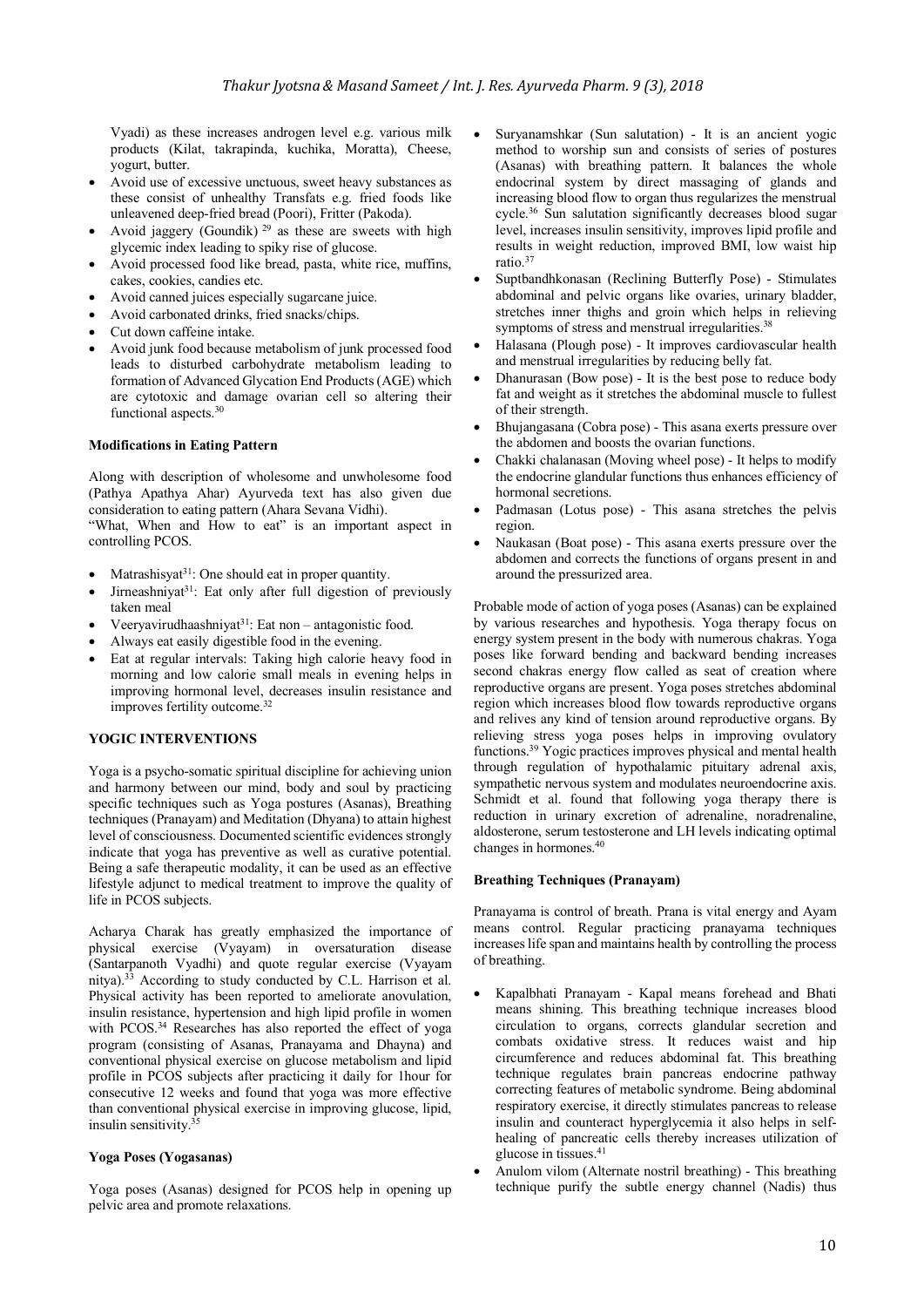enabling smooth flow of vital energy (Prana). It calms the mind and body by relieving stress.

• Bhramri - breathing technique to relive mental tension, agitation and stress. Researchers have proved that practicing Bhramri regulates normal functioning of endocrinal system.

Controlled breathing techniques tones up nervous system, improves emotional stability eliminate anxiety, improves selfesteem and increases insulin sensitivity.42

### **Meditation (Dhyana)**

Meditation is integral part of yogic practices which achieves harmonious balance between body and mind. This breathing technique relives symptoms of PCOS by calming and soothing the mind. Meditation is a practice where an individual focuses

their mind on a particular object or activity to achieve mentally clear and emotionally calm state. A study reveals that transcendental meditation modulates physiological response to stress. It significantly reduces blood pressure and insulin resistance components of metabolic syndrome.43

## **FULL DAY REGIME (NORTH INDIAN STYLE)**

Full day diet plan is mentioned here as base plan. The patients of PCOS can choose any of the foods items mentioned earlier as wholesome food according to this particular syndrome. The variation of different physical exercises like going for brisk walk or other physical activity related to weight loss 2 to 3 times a week in place of yoga poses is also permissible with no space for irregular pattern or discontinuation of the regime. Table 1

| Table 1: Basic diet plan (North Indian Style) |  |  |  |  |
|-----------------------------------------------|--|--|--|--|
|-----------------------------------------------|--|--|--|--|

| S. no.       | <b>Activity</b>     | Time        | <b>Diets and Physical Activity</b>                                                                  |  |
|--------------|---------------------|-------------|-----------------------------------------------------------------------------------------------------|--|
| 1.           | Rising early in the | 6 a.m.      | 1 cup Green tea / Ginger honey tea / Cucumber / lemon juice / Amla juice / Asparagus with 3 to 4    |  |
|              | morning             |             | Nuts / 1tsp of soaked Flax seeds / Sesame seeds                                                     |  |
| $\mathbf{2}$ | Physical workout    | $6:30$ a.m. | Sun Salutation 15 to 20 rounds.                                                                     |  |
|              |                     |             | Pranayam 15 min. - Kapalbhati, Anulom Vilom                                                         |  |
|              |                     |             | Meditation 5 - 10 min.                                                                              |  |
| 3.           | <b>Breakfast</b>    | 8 a.m.      | 1 - 2 Barley / Millet Roti, 1 bowl green vegetables / vegetable oats / Upama with 200 g of seasonal |  |
|              |                     |             | fruits.                                                                                             |  |
| 4.           | Midmorning          | $11$ a.m.   | 100 g of citrus fruits / Green salad.                                                               |  |
| 5.           | Lunch               | 1 p.m.      | 2 - 3 Multigrain Roti, 1Bowl Rice, 1 Bowl Vegetable, 1 Bowl Pulses / 2 times a week shift to Fish   |  |
|              |                     |             | and Chicken etc.                                                                                    |  |
| 6.           | Mid-Afternoon       | 4 p.m.      | Glass Butter-milk or take 150 - 200 g of fruits like Apple / Orange / Peaches / Plum / Raspberry /  |  |
|              |                     |             | Strawberry / Cranberry / Blackberry / Kiwi / Pear / Watermelon / Papaya.                            |  |
|              | Yoga poses          | 6 p.m.      | Perform 30 - 45 min of yoga poses and end the activity with Anulom vilom and Bhramri Pranayam.      |  |
| 8.           | Dinner              | 8 p.m.      | 2 Millet / Multigrain Roti, 1 Bowl pulses, 1 bowl vegetables                                        |  |
| 9.           | Bed-time            | 9 p.m.      | glass (250ml) warm water with $1 - 1.5$ g of cinnamon                                               |  |

# **CONCLUSION**

Polycystic Ovarian Syndrome is commonest health problem in women of reproductive age caused by hormonal imbalance due to unhealthy habits, hectic and stressful lifestyle. Women diagnosed with PCOS have profound insulin resistance, obesity and increased level of androgens. Weight reduction is main preventive and therapeutic potential to combat with this catastrophe which can be achieved by incorporating lifestyle modifications. Ayurveda dietary regime the wholesome food (Pathya Ahar) and Yoga interventions mentioned in Ayurveda literature are main key which keeps individual healthy and regulates functions of endocrine system. Breathing techniques (Pranayam) helps a lot in reliving the symptoms of PCOS related to deep rooted mental stress and keep the individual high to fight with this embitter syndrome. All these lifestyle modification increases the fertility rate and improve the quality of lifestyle in patients of PCOS.

## **REFERENCES**

- 1. A.M. Kabel Polycystic Ovarian Syndrome: Insights into pathogenesis, diagnosis, prognosis, pharmacological and non-pharmacological treatment. Pharmacol. Rep., 1(103)  $(2016)$ , p.  $E_1$  to  $E_5$ .
- 2. Nidhi R et al. Prevalance of polycystic ovarian syndrome in Indian adolescents. J Pediatr Adolesc Gynecol 2011 Aug; 24(4): 223-227.
- 3. Coviello AD, Legra RS, Dunaif A, Adolescent girls with polycystic ovary syndrome have an increased risk of the metabolic syndrome associated with increasing androgen levels independent of obesity and insulin resistance. J Clin Endocrinolo Metabol 2006 Feb 1; 91(2): 492-497.
- 4. R. Vidya Bharathi, B. Usha. An epidemiological survey: Effect of predisposing factors for PCOS in Indian urban and rural population. Middle East Fertility Society Journal vol. 22 Issue 4. p. 313-316.
- 5. R.A. Wild, "Long-term health consequences PCOS," Human Reproduction Update, vol. 8 no. 3. p. 231-241, 2002.
- 6. Coviello AD, Legra RS, Dunaif A, Adolescent girls with polycystic ovary syndrome have an increased risk of the metabolic syndrome associated with increasing androgen levels independent of obesity and insulin resistance. J Clin Endocrinolo Metabol 2006 Feb 1; 91(2): 492-497.
- 7. B.C.J.M Fauser, B.C Tarlatzis, RW. Rebor et al. "Consensus on women's health aspects of Polycystic ovary syndrome: The Amsterdam ESHRE/ASRM – Sponsored third PCOS consensus workshop group". Fertility and Sterility. Vol.97 no.1 P. 28.e25-38.e25, 2012.
- 8. A. Gambineri, C.Pelusi, V. Vicennati, U. Pagotto and R. Pasquali. "Obesity and Polycystic Ovary Syndrome. International Journal of Obesity, vol. 26. No. 7, 88883- 88896, 2002.
- 9. Hanaa Kamal Helmy, Amel. Abd Elozim Mohamed, Momen Zakaria Mohamed, Ahmed Emad El Din Arefa. The effect of obesity on ovulation; A prospective study on females seeking fertility in Beni-Suef Egypt. International Journal of Nursing Science e- ISSN-2167-748X 2010; 6(3):67-72
- 10. Zaodstra BM, Seidell JC, Van Noord PA, teveldi ER, Habbema JD, Vrieswijk B and Karbaat J. Fat and female Fecundity: Prospective study of effect of body fat distribution on conception rates. BMJ 1993; 306:484-487
- 11. Rich Edwards JW, Goldman MB, Willett WC, Hunter DJ, Stampfer MJ, Colditz GA, Manson JE. Adolescent body mass index and infertility caused by ovulatory disorder.